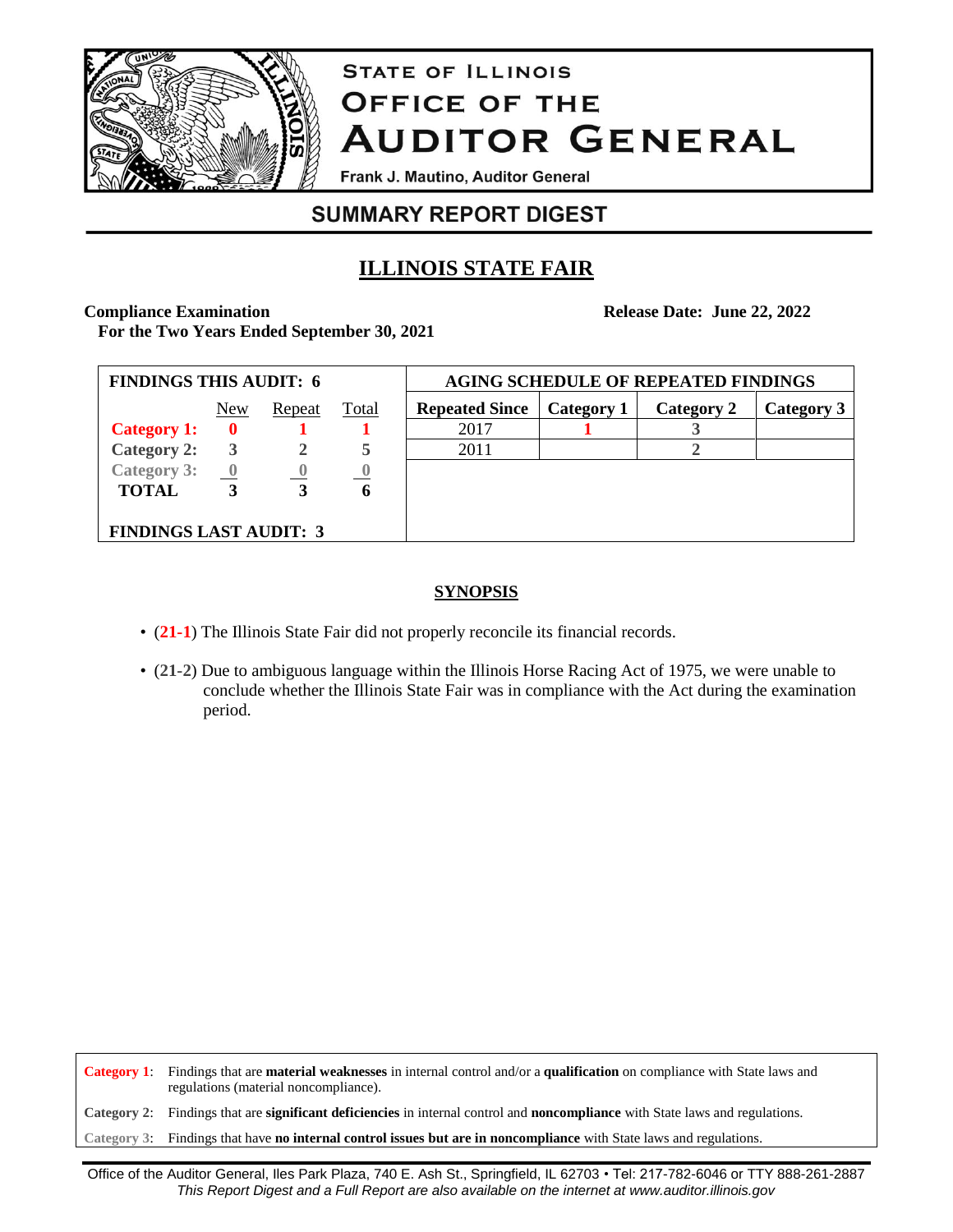#### **FINDINGS, CONCLUSIONS, AND RECOMMENDATIONS**

#### **WEAKNESS IN RECEIPT RECONCILIATIONS**

The Illinois State Fair (ISF) did not properly reconcile its financial records.

The ISF was unable to properly reconcile the 2021 Fair receipts in the Fair Management System (FMS) to the Illinois Department of Agriculture's (Department) Receipting System. The Department's monthly Deposit and Cash reconciliations have not been completed or balanced. Therefore, ISF was unable to provide supporting documentation for Fiscal Years 2021 adjustments entered in the Department's Receipting System to ensure entries were correct and supported. (Finding 1, page 10-11) **This finding has been reported since 2017.**

We recommended ISF work with the Department to ensure monthly receipt reconciliations are performed, reviewed, and approved. We also recommended, after the reconciliations are performed, the ISF notify the IOC and resolve all differences noted during the reconciliation process, if applicable.

ISF officials accepted the finding and stated ISF Management is working with the Bureau of Budget and Fiscal Services (BBFS) to establish a system for monthly reconciliations between ISF and BBFS. Further, ISF officials stated it is also working with the Department of Innovation and Technology to replace the Fair Management System (FMS), which is no longer supported, with a program that will work cohesively with established software systems within the State's financial system.

#### **AMBIGUOUS STATUTORY LANGUAGE**

Due to ambiguous language within the Illinois Horse Racing Act of 1975 (Act) (230 ILCS  $5/31(i)(3)$ ), we were unable to conclude whether the Illinois State Fair (ISF) was in compliance with the Act during the examination period.

The Illinois Horse Racing Act (230 ILCS 5/31(j)(3)) states, "…at least a 5-day racing program shall be conducted at the State Fair each year…."

Since the release of the ISF's State Compliance Examination for the two years ended September 30, 2011, we have interpreted  $\S$  31(j)(3) of the Act to mean a five day racing program should be annually conducted at both the ISF and the DuQuoin State Fair (DSF). Our consistent recommendation over the past ten years has been the ISF should either hold a five-day racing program or seek legislative remedy. The ISF has consistently agreed with this recommendation over the past ten years.

#### **ISF unable to reconcile 2021 ISF receipt to Department's Receipting System**

**ISF officials accepted the recommendation**

**We were unable to conclude compliance with the Act**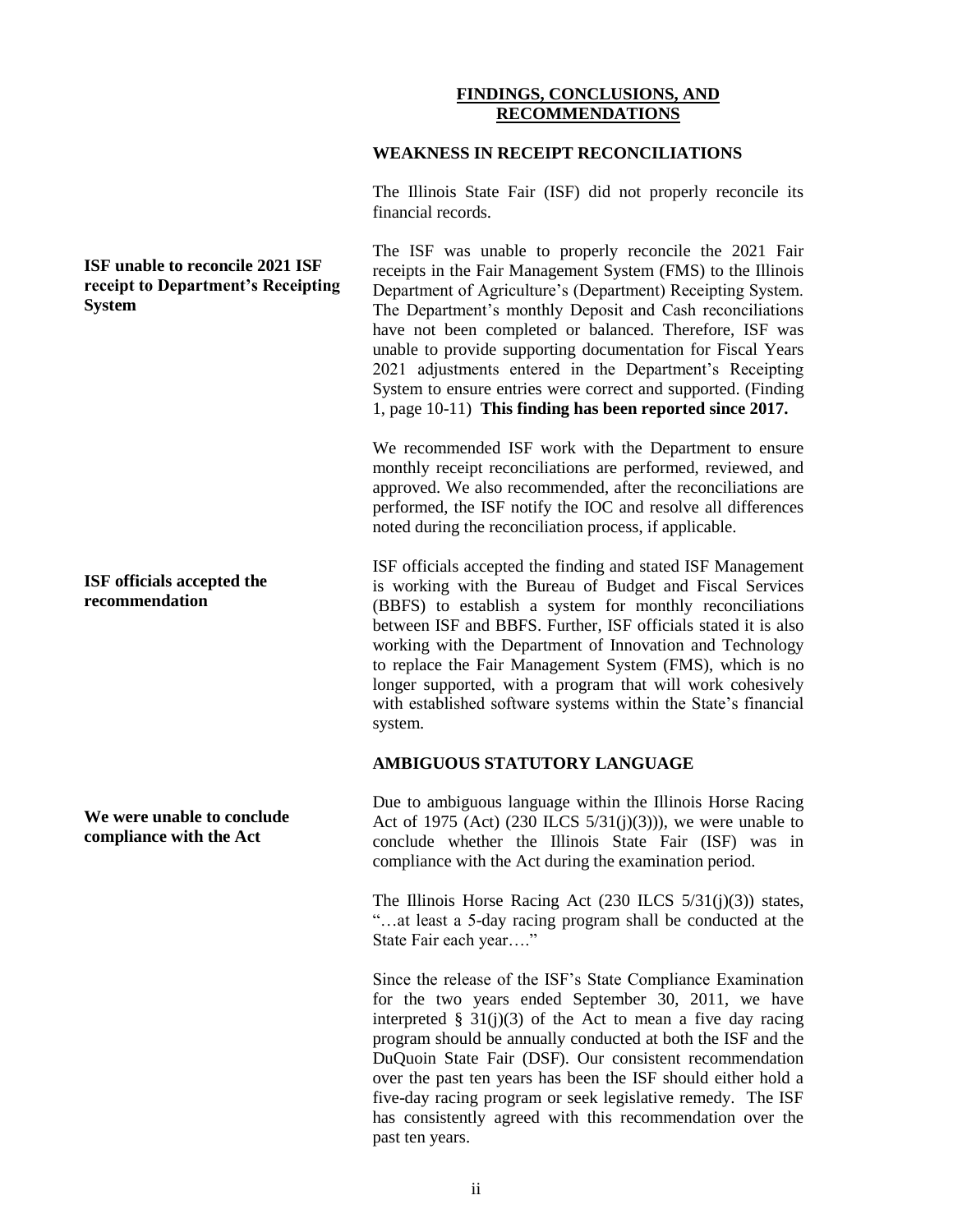#### **Unclear interpretation of the definition of "State Fair" in the Act**

However, during the current period's examination, ISF management has reviewed and reassessed its interpretation of the definition of the term "State Fair" within  $\S 31(j)(3)$  of the Act. According to ISF officials, they conducted an in-depth review of the whole Act, particularly  $\S 31(1)$  and  $\S 31(g)$  of the Act, to conclude the Act requires a total five-day racing program between both the ISF and DSF. As the ISF held a four-day racing program and the DSF held a two-day racing program during 2021, ISF management believes it is in compliance with the Act.

When re-reading the Act in its entirety, we noted the Act appears to have made, at least, some distinction between the DSF and ISF. We noted some sections of the Act appear to use ISF and "State Fair" interchangeably, and other sections appear to use "State Fair" as meaning both fairs. However, most sections of the Act refer to ISF as the "Illinois State Fair" and the DSF as the "DuQuoin State Fair." We also were unable to determine if a typographical error existed by omitting an "s" at the end of "State Fair" when the legislation was drafted. Further, we noted "State Fair" is not defined by the Act. As such, we concluded an ambiguity exists within the Act as currently drafted on how to interpret the Act's racing program requirement. (Finding 2, page 12-13) **This finding has been reported since 2011.**

We recommended the ISF either hold a five-day racing program or work with the General Assembly to seek legislative remedy to clarify the meaning of the term "State Fair" within the Act, as the State has both the DSF and the ISF.

ISF officials accepted the finding and stated it will do its best to hold a five-day racing program, unless an alternate racing program is requested by the Illinois Standardbred Breeders Fund Advisory Board pursuant to Section 31(j)(3) of the Horse Racing Act of 1975.

#### **OTHER FINDINGS**

The remaining findings pertain to weaknesses in contract administration and inadequate controls over gates and parking admissions, space rentals, and temporary employee timesheets. We will review the ISF's progress towards the implementation of our recommendations in our next compliance examination.

**ISF officials accepted the recommendation**